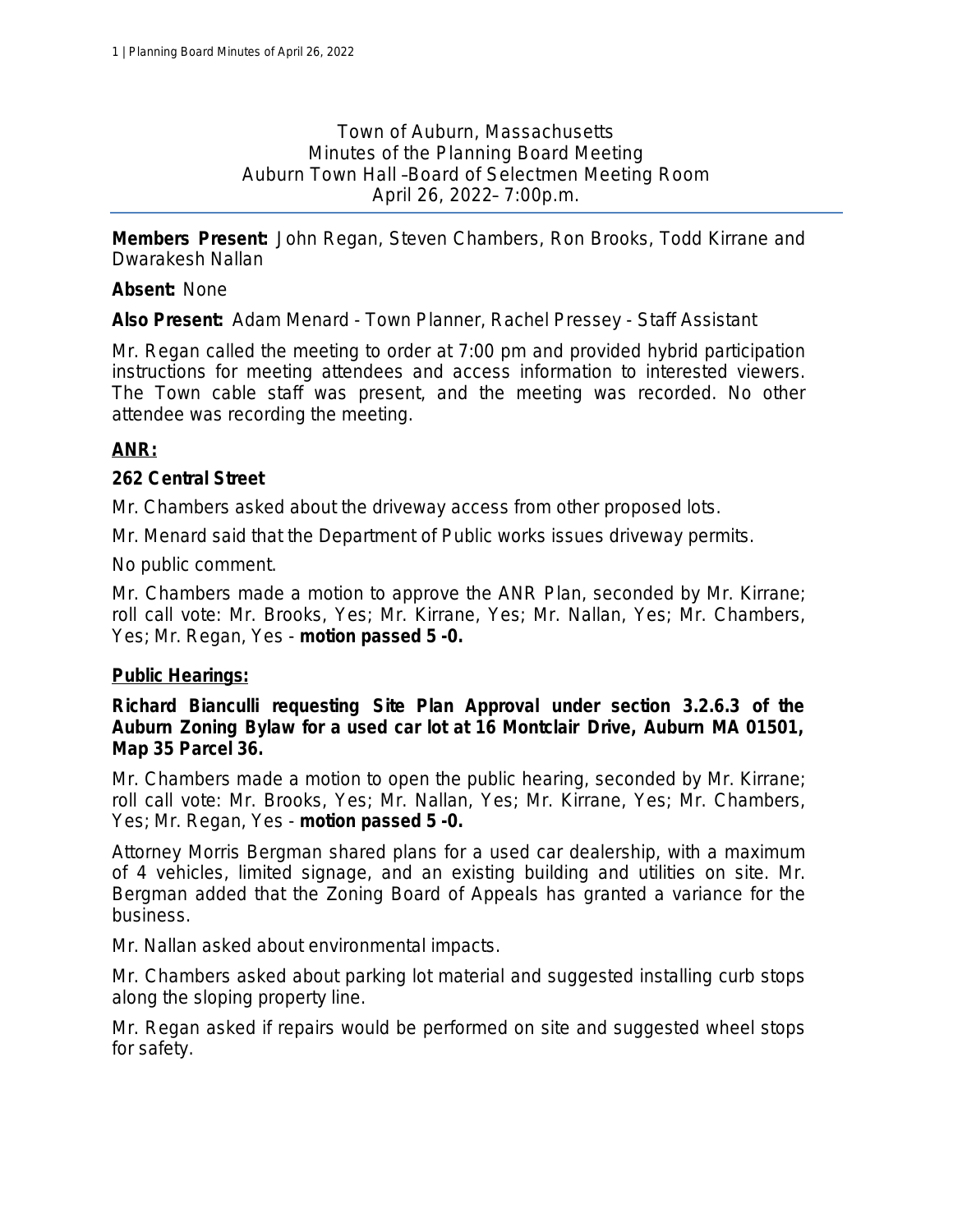Mr. Bergman stated that no repairs would be performed onsite, the existing driveway material is grinding, but plans to pave upon site plan approval, and agreed that curb stops should be installed for safety.

Mr. Menard recommended contacting the Department of Public Works for a land disturbance permit prior to paving.

No public comment.

Mr. Chambers made a motion to close the public hearing, seconded by Mr. Brooks; *roll call vote: Mr. Kirrane, Yes; Mr. Chambers, Yes; Mr. Nallan, Yes; Mr. Brooks, Yes; Mr. Regan, Yes* - *motion passed 5 -0.*

Mr. Chambers made a motion to approve the Site Plan, seconded by Mr. Kirrane; *roll call vote: Mr. Nallan, Yes; Mr. Brooks, Yes; Mr. Kirrane, Yes; Mr. Chambers, Yes; Mr. Regan, Yes* - *motion passed 5 -0.*

**The Rocky River Realty Company requesting a Special Permit and Site Plan modification under section 3.2.7.0 and 9.4 of the Auburn Zoning Bylaw for earth fill and warehouse storage at 7 and 12 Westec Drive, Auburn MA, 01501, Map 27 Parcel 20 & 23.**

Mr. Chambers made a motion to open the public hearing, seconded by Mr. Kirrane; *roll call vote: Mr. Brooks, Yes; Mr. Nallan, Yes; Mr. Kirrane, Yes; Mr. Chambers, Yes; Mr. Regan, Yes* - *motion passed 5 -0.*

Attorney Todd Brodeur of Fletcher Tilton shared plans to repurposes the previously approved outdoor gas training facility as a 42,000 square foot specialized, emergency equipment warehousing facility. Mr. Brodeur also requested a Special Permit for fill in the rear of the property.

Engineer Jeff Rath of Shive-Hattery shared site access details including the cul-desac entrance, limited parking in front of the warehouse, circulation around the building for emergency vehicle and crane access, with a bypass lane. Mr. Rath further explained the perimeter landscaping, domestic and fire water service, stormwater and detention pond plans. Ken Winkley added that the building will house 24 underground cable reels and substation transformers for large, emergency utility failures.

Mr. Nallan asked about driveway changes, oil leak security measures and potential environmental impacts.

Mr. Winkley explained that the transformers will be stored in 50,000-gallon, epoxycoated concrete pits, with sensors to detect leaks.

Mr. Kirrane questioned the emergency vehicle maneuverability along the northeast corner and requested a second review by the Fire Department. Mr. Kirrane also suggested adding LED, dark sky compliant lighting detail.

Mr. Chambers asked about clearing and screening along the property line, the triangular rock and slope on right side of property, and raised concerns about runoff due to the proposed fill.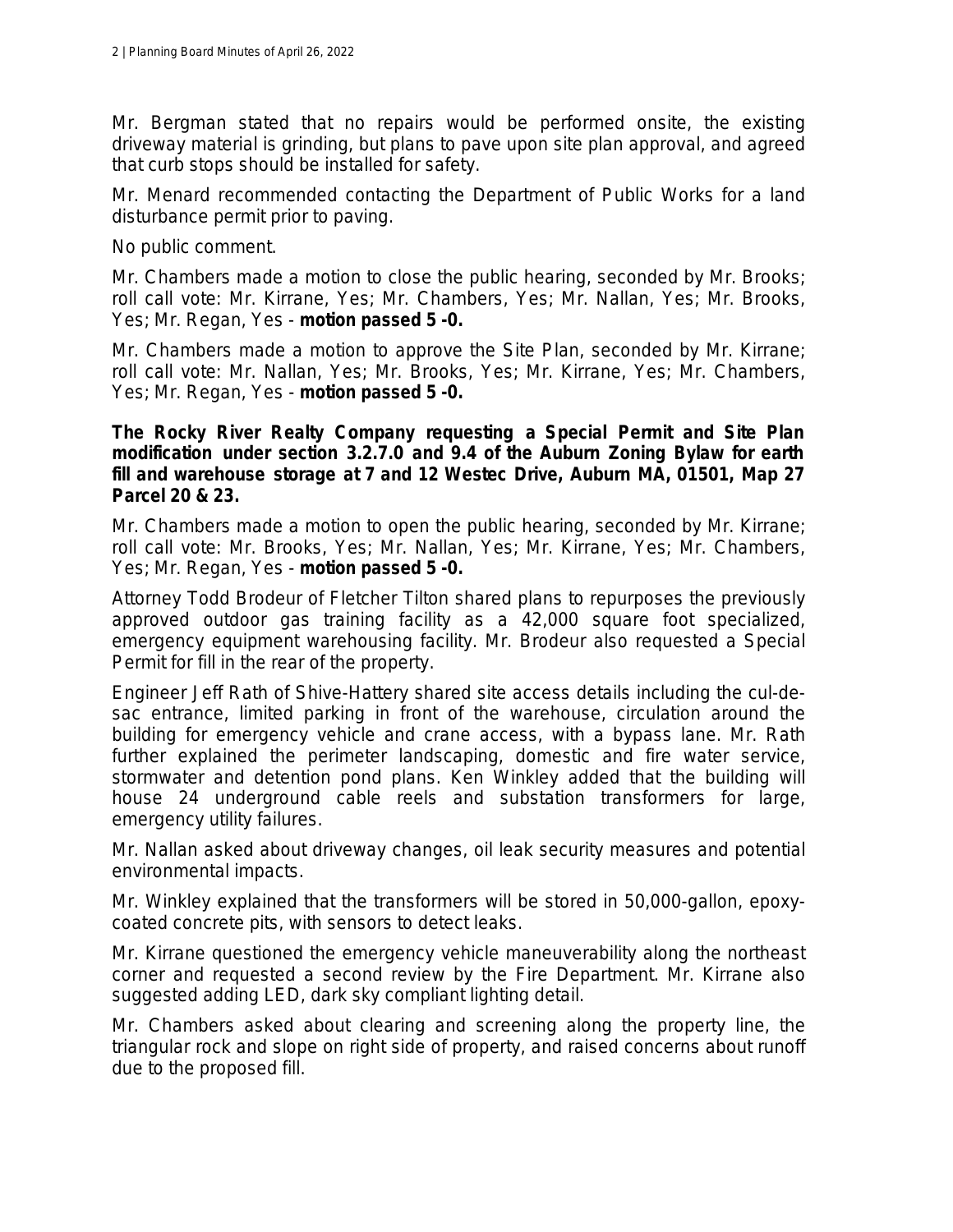Mr. Regan asked about sewer manholes, rip rap depth and underlying filter fabric, detention pond depth and drainage pipe. Mr. Regan also complimented the water service and manhole cover details.

Mr. Rath stated that there are no driveway changes proposed, the sewer manhole will connect to the existing Eversource site, the detention pond is 5 feet deep with a 15-inch rcp drainage pipe, the triangular rock is due to the 1.5 to 1 sloping, with riprap and ensured that no stormwater will leave the property. Mr. Rath also agreed to add LED, dark star compliant lighting and rereview the emergency vehicle turning analysis.

No public comment.

Mr. Brooks made the motion to continue the public hearing until the May 10, 2022 Planning Board meeting, seconded by Mr. Chambers; *roll call vote: Mr. Nallan, Yes; Mr. Brooks, Yes; Mr. Kirrane, Yes; Mr. Chambers, Yes; Mr. Regan, Yes* - *motion passed 5-0.*

**Robert Lemansky for G. L. McKinstry Trust, for a Definitive Subdivision Plan for a two-lot single family home development with site improvements on property located at Claire Drive and Linda Avenue.**

Mr. Chambers made the motion to continue the public hearing until the May 10, 2022 Planning Board meeting, seconded by Mr. Kirrane; *roll call vote: Mr. Brooks, Yes; Mr. Nallan, Yes; Mr. Kirrane, Yes; Mr. Chambers, Yes; Mr. Regan, Yes motion passed 5 -0.*

## **Minutes:**

## **04-12-2022**

Mr. Kirrane made the motion to approve the April 12, 2022 Planning Board meeting minutes, seconded by Mr. Chambers; *roll call vote: Mr. Brooks, Yes; Mr. Nallan, Yes; Mr. Kirrane, Yes; Mr. Chambers, Yes; Mr. Regan, Yes*- *motion passed 5-0.*

## **Town Planner Updates:**

Mr. Menard reminded the Board that upcoming Town Meeting articles include zoning changes and encouraged interested residents to apply for the Planning Board Associate member vacancy.

Mr. Chambers asked where residents can find information regarding the proposed zoning changes and who to contact with questions.

Mr. Menard stated that the warrant is available on the Town website and questions can be addressed by the Planning Department and Town Clerk.

## **Adjournment:**

Mr. Kirrane made the motion to adjourn at 7:52pm, seconded by Mr. Chambers; *roll call vote: Mr. Brooks, Yes; Mr. Nallan, Yes; Mr. Kirrane, Yes; Mr. Chambers, Yes; Mr. Regan, Yes* - *motion passed 5 -0.*

Next meeting will be May 10, 2022 at 7:00 PM.